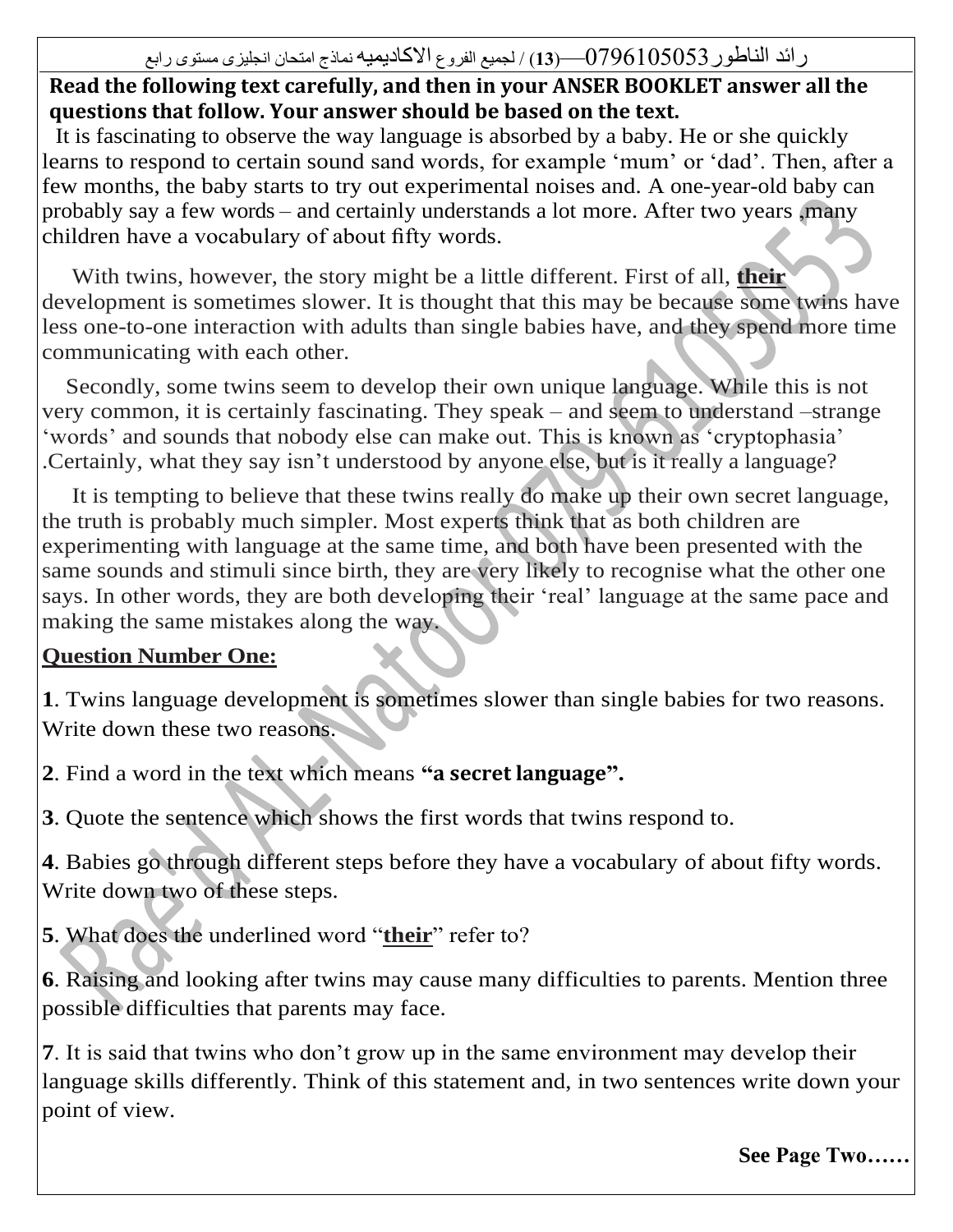# **B- Literature spot: (3 points)**

#### **Read the following lines from Around" A Green Cornfield", and then answer the questions that follow:**

The cornfield stretched a tender green

To right and left beside my walks;

I knew he had a nest unseen

Somewhere among the million stalks.

- **1**. The poet knows that the skylark's nest is *hidden in* which words tell you that?
- **2**. How does the cornfield look like?

**3**. Where was the bird's nest?

# **Question Number Two : ( 15 points)**

**A. Choose the suitable item from those given to complete each of the following sentences. There are more words than you need. Write your answers in your ANSWERBOOKLET. carried out , dehydration** , degree, left out , join

**1**. Adel has applied to…………………...the company where his father works.

**2**. The results of the experiment which we …………………….yesterday were very interesting.

**3**. In Africa most people are suffering from ………………….. or shortage of water.

**4.** A qualification that is given to you when you have successfully completed a course of study is called a…………………….. .

**B**.

**1**. **Study the following sentence and answer the questions that follow. (3 points)** If you need to report a crime, speak to **a police woman**.

**Replace the underlined word with the correct gender-neutral words.**

**2. Study the following sentence and answer the questions that follow. (3 points)**

I need to organise my time better. I think I'll **draw up a timetable** .

**Replace** the underlined **collocation in the above sentence with its meaning.**

**C. Complete the following sentences with the suitable words derived from the words in box and write the answer down in your ANSWER BOOKLET. (6points)**

**1**. I need to ……………………… my computer, it has got many viruses.

**( update , updatable , updatability ) 2**. The new hand, which was **developed** by Swiss and Italian scientists, was a huge…………….. . **( improve , improvement , improved)**

**See Page Three……..**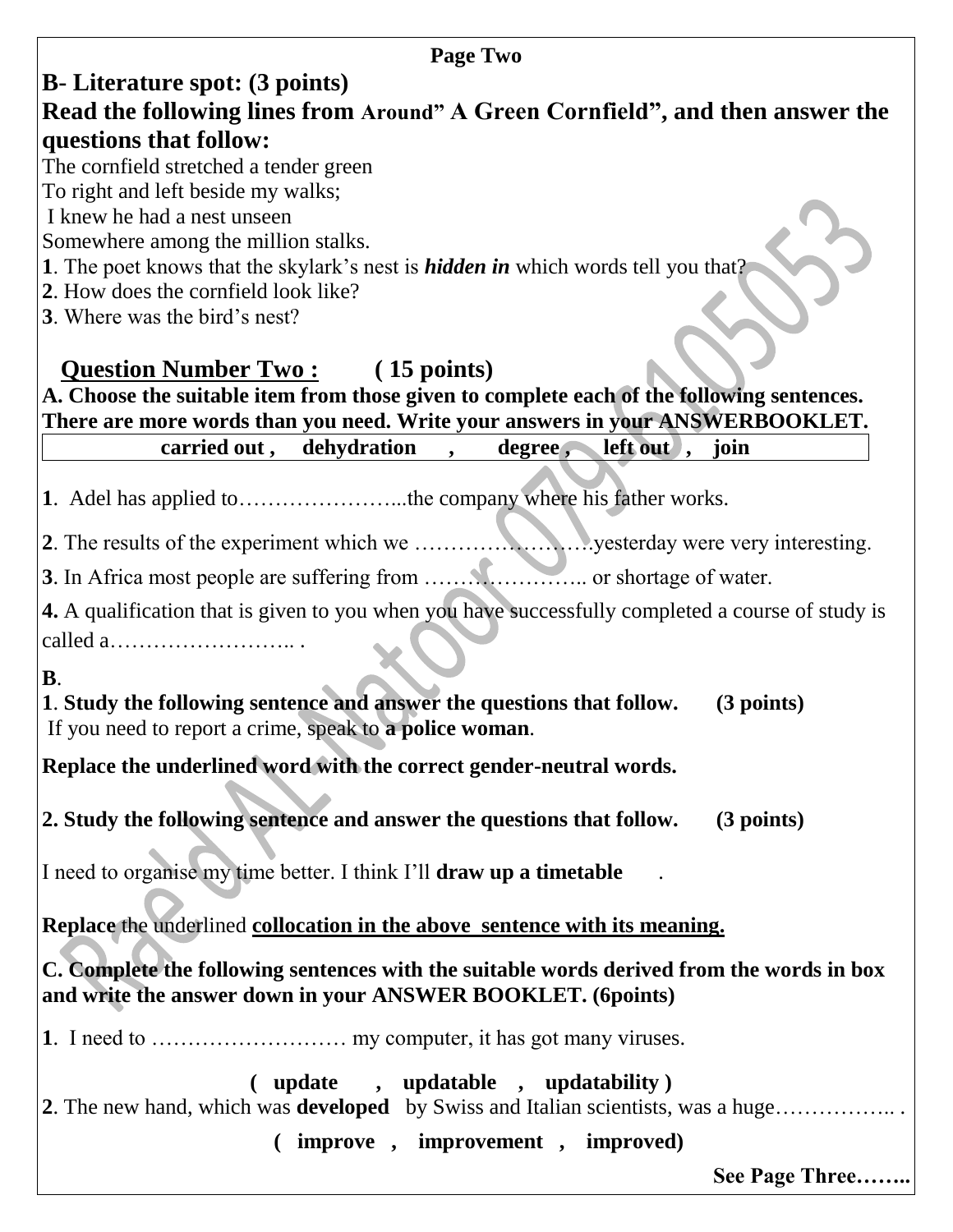| <b>Page Three</b>                                                                                                                                                |
|------------------------------------------------------------------------------------------------------------------------------------------------------------------|
| <u><b>Question Number Three : (13 points)</b></u>                                                                                                                |
| A. Correct the verb between brackets and then write your answer down in your<br><b>ANSWER BOOKLET.</b>                                                           |
| $(6$ points)                                                                                                                                                     |
|                                                                                                                                                                  |
| $($ train)                                                                                                                                                       |
| B. Complete each of the following items so that the new item has a similar meaning to the one<br>before it, and writes it down in your ANSWER BOOKLET. (9points) |
| 1. Did you go to the stadium yesterday?                                                                                                                          |
|                                                                                                                                                                  |
| 2. If Lubna doesn't have the right qualifications, she will lose her career.                                                                                     |
|                                                                                                                                                                  |
| 3. Discussing the dilemma of the global warming is more essential than discussing the traffic jam.                                                               |
|                                                                                                                                                                  |
| <b>4.</b> The company will deliver the final report to all the new officers.                                                                                     |
|                                                                                                                                                                  |
| 5. Are the patients allowed to leave the hospital without doctor's permission?                                                                                   |
|                                                                                                                                                                  |
| 6. It is believed that medical trails improve the efficiency of drugs.                                                                                           |
|                                                                                                                                                                  |
| Question Number Four: (10 points)                                                                                                                                |
| A. Choose the suitable items from those given to complete each of the following sentences and                                                                    |
| write it down in your ANSWER BOOCKLET.                                                                                                                           |
| (look up, look down, look into, look at)                                                                                                                         |
| 2. Let me play with my friends,?                                                                                                                                 |
| $($ shall I , shall we , do I , do we )                                                                                                                          |
|                                                                                                                                                                  |
| ( will turn , would turn , turn , turns )                                                                                                                        |
|                                                                                                                                                                  |
| (tall, tallest, taller, as tall as)                                                                                                                              |
|                                                                                                                                                                  |
| (as, at, in, on)                                                                                                                                                 |
|                                                                                                                                                                  |
| (do it, aren't they, do they, did it)                                                                                                                            |
| See Page Four                                                                                                                                                    |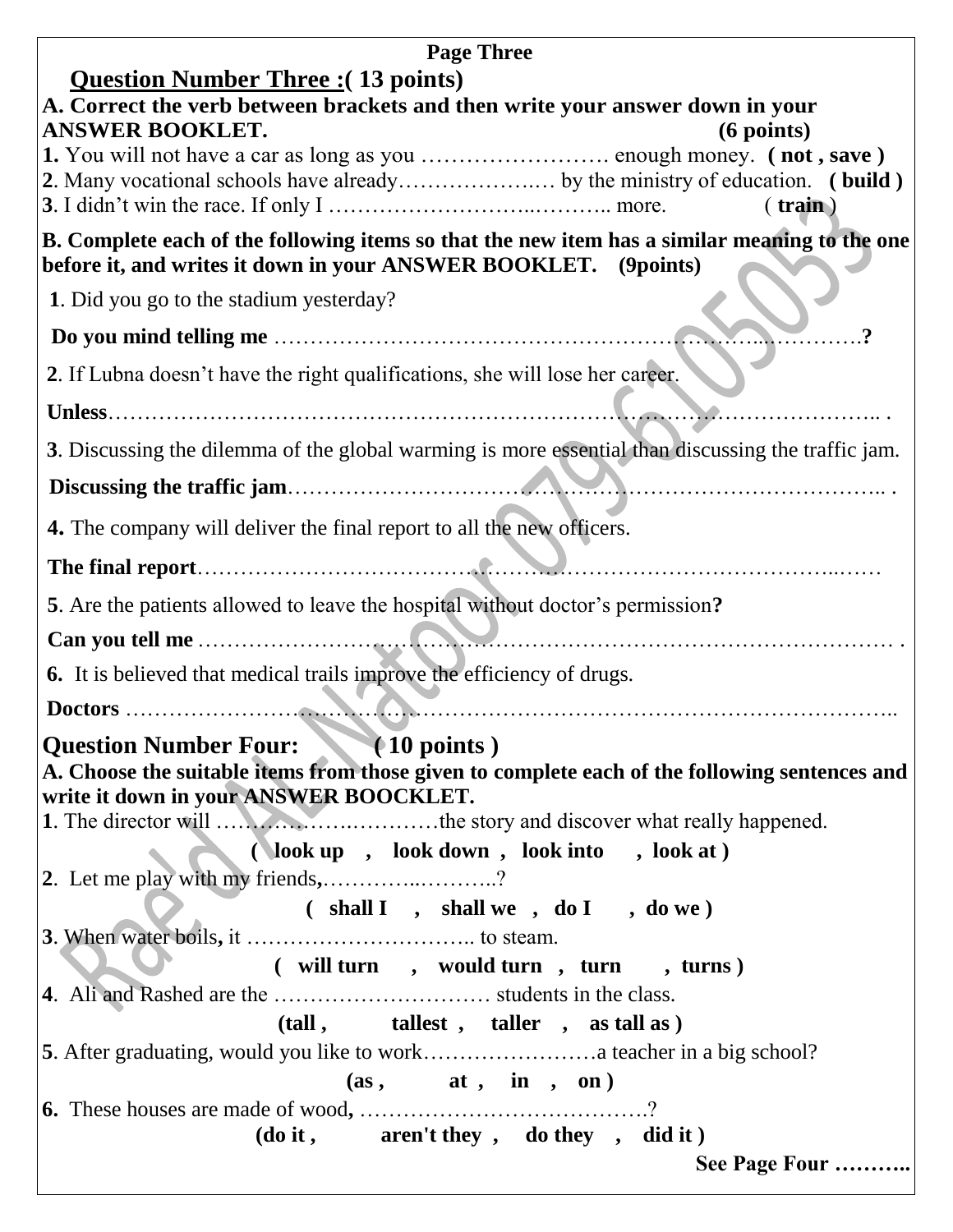#### **Page Four**

**B.** 

**1. Study the following sentence and answer the questions that follow. (3 points)** Large number of people a void fatty food, **as a result of** this their food becomes healthier.

**What is the function of using as a result of in the above sentence?**

**1. Complete the following mini-dialogues by giving advice.**

**Hassan**: I would like to get a job as a teacher of English.

**Hashem** : ……………………………………………study English at university**?**

**Question Number Five :( 15 points)**

#### **A-EDITING (4points)**

**Imagine you are an editor in the Jordan Times, you are asked to edit the following lines that have one grammar mistake, two spelling mistakes and one punctuation mistake. Correct the mistakes and write them in your ANSWER BOOKLET.**

My job now involves going to important konferences and seminars around the world. When a person speaks in English, I listen to what they say through headphones. I then translate into Arabic while the speaker is talking. The English words that are used India are sometimes different to the words that people use in the UK**.** the USA or Australia. Unless you had a language degree, you will not be able to become an interbreter.

#### **B-GUIDED WRITING (4points)**

Read the information in the table below then, in your ANSWER BOOKLET, write two sentences about **What should people do to become successful in life?** Use appropriate liking words.

**What should youth do to become successful in life?**

**-** study very hard at school to join university.

- choose a good career that suits your ability and desire.

- have good manners.

- build excellent relations with others.

**Best Wishes: Rae'd AL-Natoor**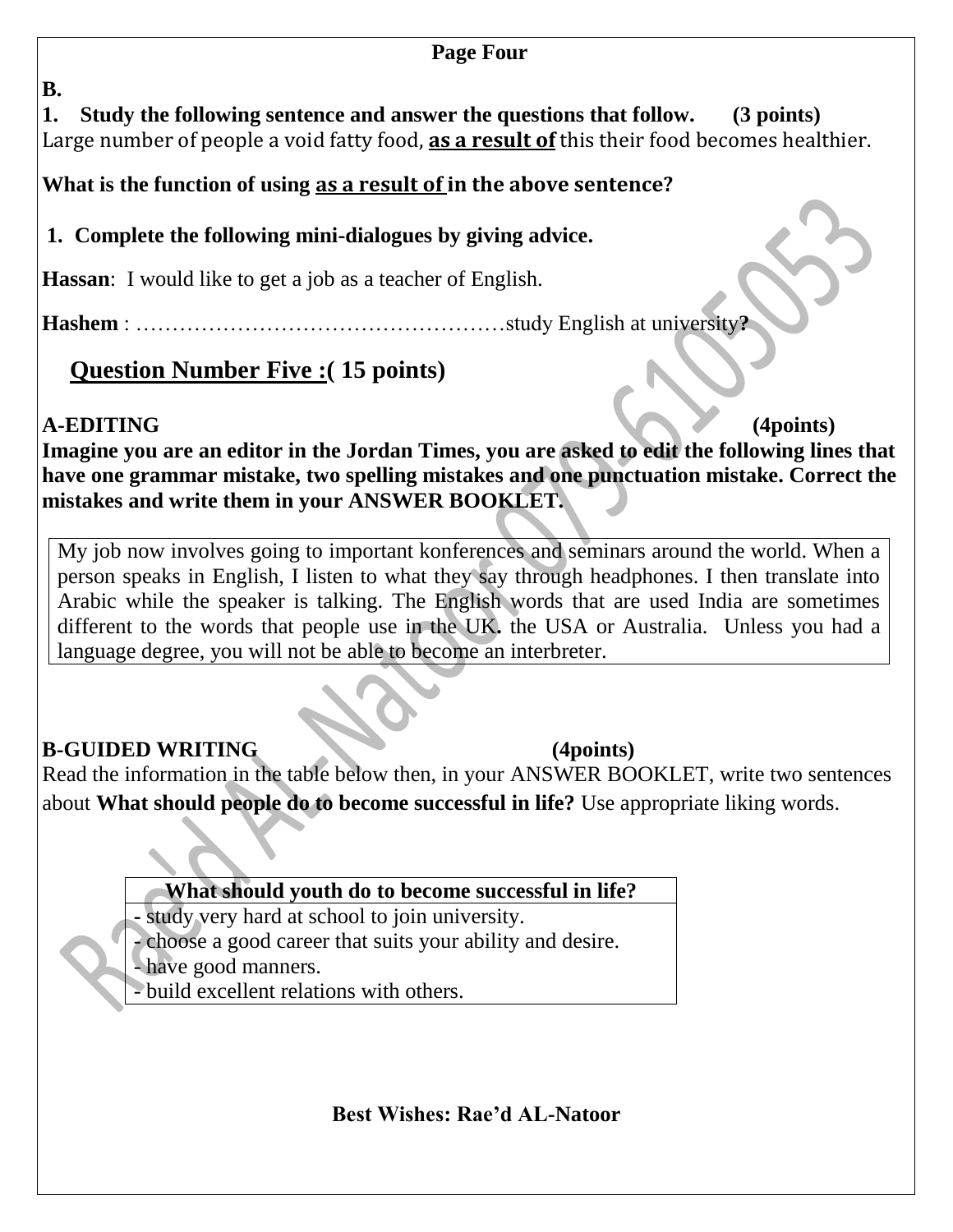#### **االجابة النموذجية**

#### **Question Number One:**

**1**. a - some twins have less one-to-one interaction with adults than single babies have, bthey spend more time communicating with each other.

**2**. 'cryptophasia'

**3**. He or she quickly learns to respond to certain sound sand words, for example 'mum' or 'dad'.

**4**. a - He or she quickly learns to respond to certain sound sand words, for example 'mum' or 'dad'. b- Then, after a few months, the baby starts to try out experimental noises c- . A one-year-old baby can probably say a few words – and certainly understands a lot more.

**5**. twins

**6**. **7**. Any acceptable answer

## **B- Literature spot:**

- **1**. I knew he had a nest unseen
- **2**. a tender green
- **3**. Somewhere among the million stalks.

### **Question Number Two**

**A.** 

**1**. **join 2**. **carried out 3**. **dehydration 4. degree**

**B**.

**1**. **officer 2. write a schedule**

# **C.**

**1**. **update 2**. **improvement**